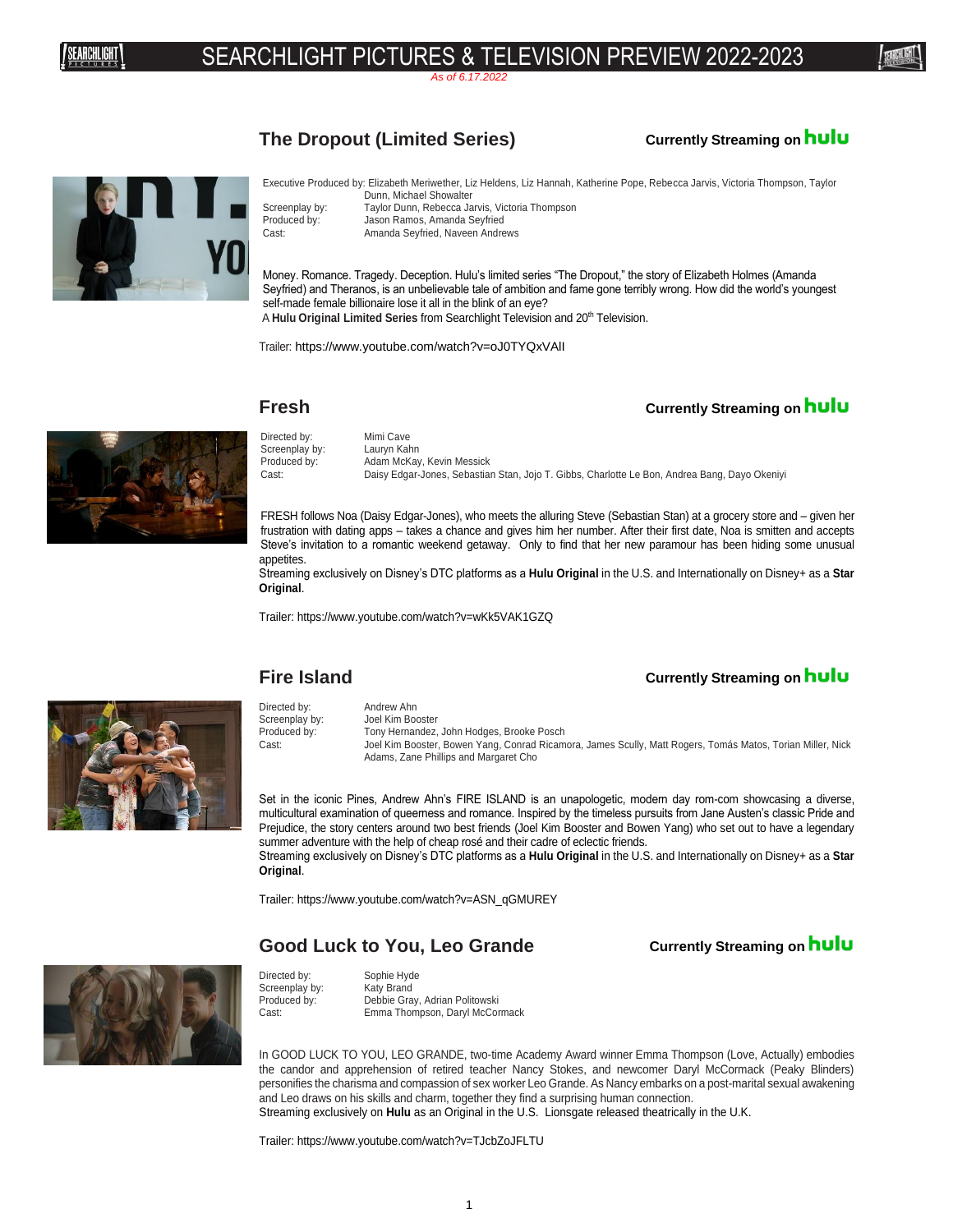# <sup>卿卿卿</sup>! SEARCHLIGHT PICTURES & TELEVISION PREVIEW 2022-2023

*As of 6.17.2022*

### **Not Okay July 29, 2022**



Directed by: Quinn Shephard Screenplay by: Quinn Shephard Produced by: Brad Weston, Caroline Jaczko Cast: Zoey Deutch, Dylan O'Brien, Mia Isaac, Embeth Davidtz, Nadia Alexander, Tia Dionne Hodge, Negin Farsad, Karan Soni, Dash Perry

Danni Sanders (Zoey Deutch), an aimless aspiring writer with no friends, no romantic prospects and — worst of all — no followers, fakes an Instagram-friendly trip to Paris in the hopes of boosting her social media clout. When a terrifying incident strikes the City of Lights, Danni unwittingly falls into a lie bigger than she ever imagined. She "returns" a hero, even striking up an unlikely friendship with Rowan (Mia Isaac), a real trauma survivor dedicated to societal change, and scooping up the man of her dreams Colin (Dylan O'Brien). As an influencer and advocate, Danni finally has the life and audience she always wanted. But it's only a matter of time before the facade cracks, and she learns the hard way that the Internet loves a takedown.

Streaming exclusively on Disney's DTC platforms as a **Hulu Original** in the U.S. and Internationally on Disney+ as a **Star Original**.

### **See How They Run September 30, 2022**



Directed by:<br>
Screenplay by: Mark Chappell Screenplay by:<br>Produced by:

Damian Jones, Gina Carter Cast: Saoirse Ronan, Sam Rockwell, Adrien Brody, David Oyelowo, Ruth Wilson, Reece Shearsmith, Sian Clifford, Shirley Henderson,Charlie Cooper, Jacob Fortune-Lloyd, Paul Chahidi, Pearl Chanda, Harris Dickinson, Pippa Bennett-Warner

In the West End of 1950s London, plans for a movie version of a smash-hit play come to an abrupt halt after a pivotal member of the crew is murdered. When world-weary Inspector Stoppard (Sam Rockwell) and eager rookie Constable Stalker (Saoirse Ronan) take on the case, the two find themselves thrown into a puzzling whodunit within the glamorously sordid theater underground, investigating the mysterious homicide at their own peril.

### **The Banshees of Inisherin October 21, 2022**

Directed by: Martin McDonagh Screenplay by: Martin McDonagh<br>Produced by: Graham Broadber

Two lifelong friends find themselves at an impasse when one abruptly ends their relationship, with alarming consequences for both of them.



**The Menu November 18, 2022**

Directed by: Mark Mylod Written by: Seth Reiss & Will Tracy<br>Produced by: Adam McKay, Betsy Ko Produced by: Adam McKay, Betsy Koch<br>Cast: Ralph Fiennes, Anya Tayle Ralph Fiennes, Anya Taylor-Joy, Nicholas Hoult, Hong Chau, Janet McTeer, Judith Light, Reed Birney, Paul Adelstein, Aimee Carrero, Arturo Castro, Mark St. Cyr, Rob Yang and John Leguizamo

A couple (Anya Taylor Joy and Nicholas Hoult) travels to a coastal island to eat at an exclusive restaurant where the chef (Ralph Fiennes) has prepared a lavish menu, with some shocking surprises.

Directed by: Stephen Williams<br>Screenplay by: Stefani Robinson Screenplay by:<br>
Produced by:<br>
Fed Guiney, Andre Produced by: Ed Guiney, Andrew Lowe, Dianne McGunigle<br>Cast: Cast: Kelvin Harrison Jr., Samara Weaving, Lucy B Kelvin Harrison Jr., Samara Weaving, Lucy Boynton, Minnie Driver, Alex Fitzalan

Based on the incredible true story of composer Joseph Bologne, Chevalier de Saint-Georges. The illegitimate son of an African slave and a French plantation owner, Bologne (Kelvin Harrison Jr. in a tour de force performance) rises to improbable heights in French society as a celebrated violinist-composer and fencer, complete with an ill-fated love affair and a falling out with Marie Antoinette (Lucy Boynton) herself and her court.

### Graham Broadbent, Peter Czernin, Martin McDonagh Cast: Colin Farrell, Brendan Gleeson, Barry Keoghan, Kerry Condon

**Chevalier** *Post* **Post Production**